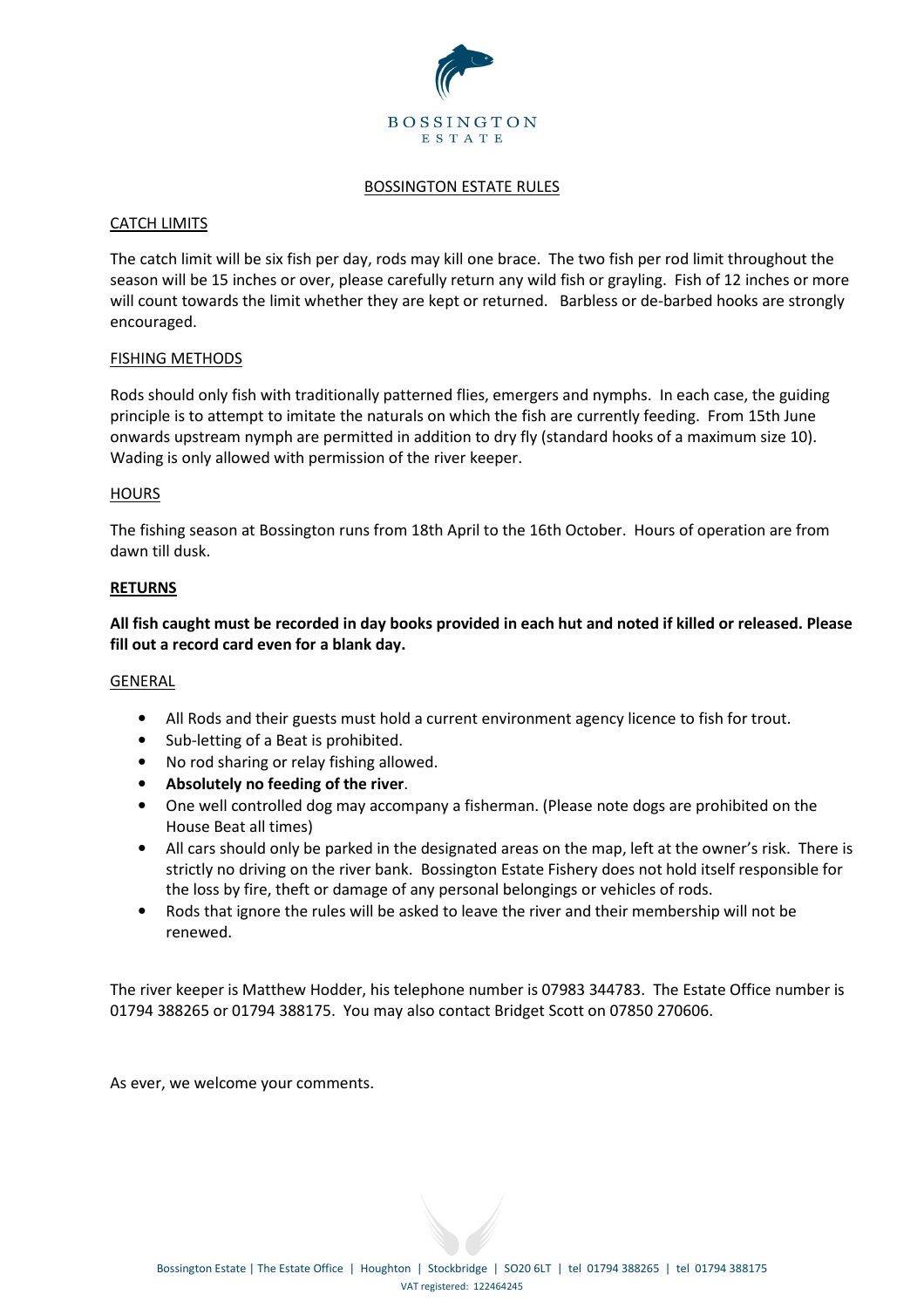

# HORSEBRIDGE LAKE RULES

# CATCH LIMITS

The catch limit will be four fish maximum per day, there is to be **NO CATCH AND RELEASE**. Half Day tickets are available with a 2 fish limit.

### FISHING METHODS

Fishing for rainbow, browns and blue trout only. Dry fly or nymph patterns on a standard hook maximum size 10. No baited hooks for coarse fishing. No feeding of the lake. Fishing from the banks only, wading is not permitted for the safety of rods.

### **HOURS**

The fishing season at Bossington runs from 1st April to the 15th October. Hours of operation are 9.30 am till dusk.

### RETURNS

All fish caught must be recorded in the day book provided in the hut.

### THE HUT

Rods are entitled to use the facilities of the hut on the proviso that they clean up and remove all rubbish from the hut and around the lake when they leave.

#### GENERAL

- All Rods and their guests must hold a current environment agency licence to fish for trout.
- Sub-letting of the lake is prohibited.
- No rod sharing or relay fishing allowed.
- One well controlled dog may accompany a fisherman.
- All cars should only be parked in the designated areas on the map or where signs indicate, left at the owner's risk. There is strictly no driving on the bank of the lake or in front of the hut. Bossington Estate Fishery does not hold itself responsible for the loss by fire, theft or damage of any personal belongings or vehicles of rods.
- Rods that ignore the rules will be asked to leave the lake and their membership will not be renewed.

The river keeper is Matthew Hodder, his telephone number is 07983 344783. The Estate Office number is 01794 388265 or 01794 388175. You may contact Bridget Scott on 07850 270606.

The gate to the lake will be locked so please call Matt or the office to receive the code to access Horsebridge Lake and the parking area.

As ever, we welcome your comments.